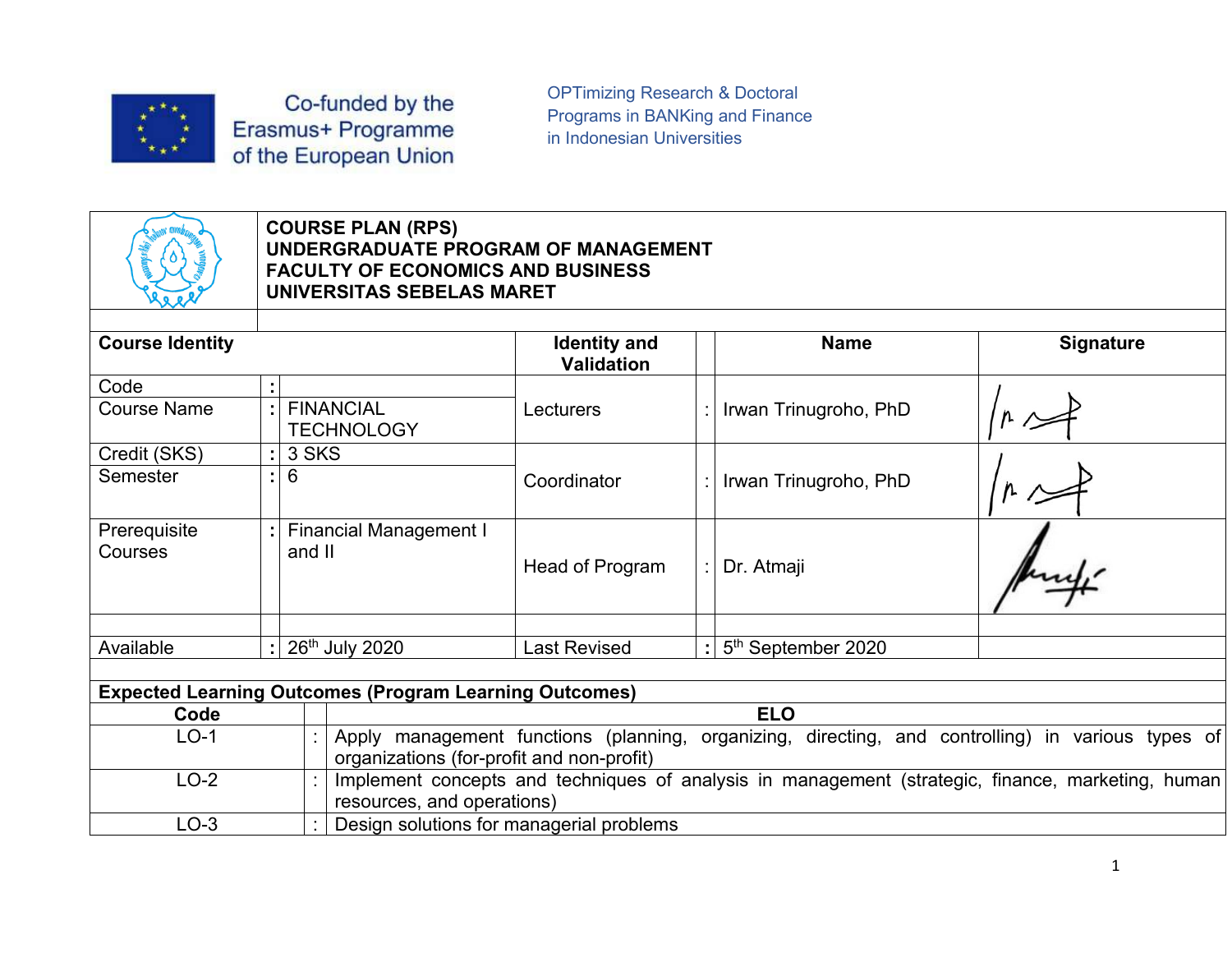| $LO-4$                                    | Apply business ethics and entrepreneurship principles                                                                         |
|-------------------------------------------|-------------------------------------------------------------------------------------------------------------------------------|
| $LO-5$                                    | Demonstrate communication skills (oral and written) in both Bahasa Indonesia and English                                      |
| $LO-6$                                    | Demonstrate ability in information and communication technology                                                               |
| $LO-7$                                    | Demonstrate sensitivity to environmental changes                                                                              |
|                                           |                                                                                                                               |
| <b>Course Learning</b><br><b>Outcomes</b> | Demonstrate their comprehensive understanding on financial technology and digital transformation<br>in the financial services |
|                                           | 2. Develop an idea related to technological-based financial innovation                                                        |
| <b>Subjects</b>                           | Introduction to fintech and the changes in the financial services                                                             |
|                                           | <b>Fintech and the incumbent financial institutions</b>                                                                       |
|                                           | Fintech ecosystems                                                                                                            |
|                                           | Fintech payment                                                                                                               |
|                                           | Peer-to-peer lending                                                                                                          |
|                                           | Crowdfunding                                                                                                                  |
|                                           | Robo advisor and insurtech                                                                                                    |
|                                           | Fintech, E-commerce and SMEs                                                                                                  |
|                                           | Fintech, financial inclusion and the social impact of fintech                                                                 |
|                                           | Fintech regulation and ethics                                                                                                 |
|                                           | The future of fintech                                                                                                         |
| <b>Course Description</b>                 | This course is dedicated to introducing various aspects of fintech to students. Students are given an initial                 |
|                                           | understanding of 'what is fintech', 'the fundamental change in finance' and the response of incumbents in                     |
|                                           | the financial services. Afterward, the course will touch on fintech ecosystem, fintech payment, peer-to-peer                  |
|                                           | lending, crowdfunding, robo advisor and insurtech. Students will also be equipped with an understanding                       |
|                                           | of the link between fintech, e-commerce and SMEs, the role of fintech in financial inclusion and the social                   |
|                                           | impacts of fintech particularly in emerging markets. Lastly, students will also learn about the regulation,                   |
|                                           | ethics and future of fintech. After completing this course, students are expected to have a better                            |
|                                           | understanding and knowledge about fintech from various aspects. Moreover, students are expected to                            |
|                                           | develop an idea related to technological-based financial innovation.                                                          |
| <b>References</b>                         | . Chishti, S., Barberis, J. 2016. The FINTECH Book: The Financial Technology Handbook for Investors,                          |
|                                           | Entrepreneurs and Visionaries. Wiley. (CB)                                                                                    |
|                                           | 2. Arslanian, H., Fischer, F. 2019. The Future of Finance: The Impact of FinTech, AI, and Crypto on                           |
|                                           |                                                                                                                               |
|                                           | $\overline{2}$                                                                                                                |
|                                           |                                                                                                                               |
|                                           |                                                                                                                               |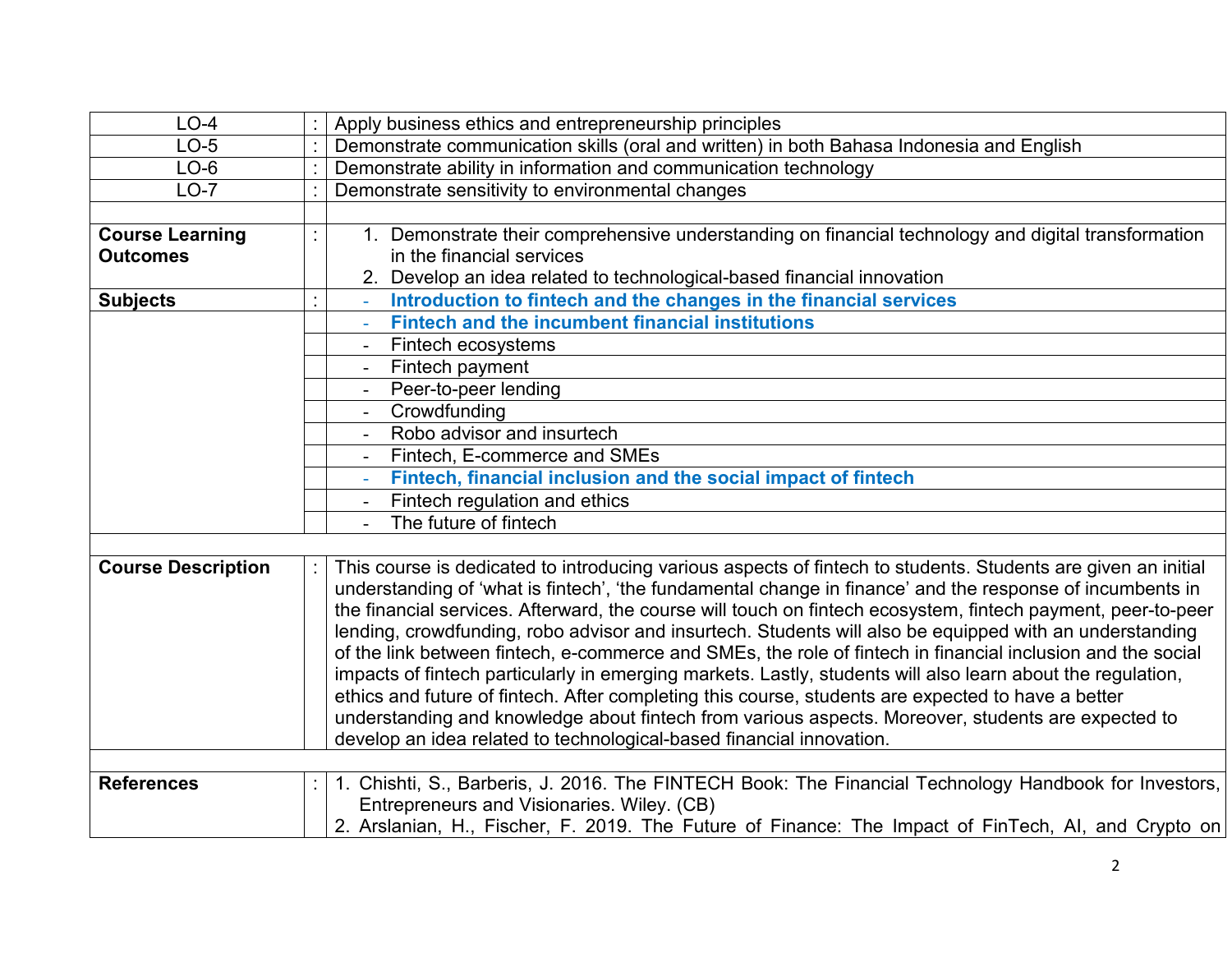|                |                                                                                                                                                                                                         | Financial Services. Springer (AF)<br>4. Cases in fintech and digital finance<br><b>Fiordelisi (University of Rome III)</b><br>Prof. Jon Williams (Bangor University) |                                                           |                                        | 3. King, B. 2018. Bank 4.0: Banking Everywhere, Never at a Bank. Wiley (KING)                                                         |                              | 5. OPTBANK* Module 1- Banking Institutions and Bank Risk Management designed by Prof. Franco<br>6. OPTBANK* Module 5 - Indonesian banking and financial market structure and regulation designed by<br>Dr. Inka Yusgiantoro (Indonesia Financial Services Authority), Dr. Yoga Affandi (Bank Indonesia-<br>Central Bank of Indonesia) and Dr. Herman Saherrudin (Indonesia Deposit Insurance Corporation)<br>7. OPTBANK* Module 7- Financial literacy, financial inclusion and financial deepening, designed by - |                                                                   |
|----------------|---------------------------------------------------------------------------------------------------------------------------------------------------------------------------------------------------------|----------------------------------------------------------------------------------------------------------------------------------------------------------------------|-----------------------------------------------------------|----------------------------------------|---------------------------------------------------------------------------------------------------------------------------------------|------------------------------|-------------------------------------------------------------------------------------------------------------------------------------------------------------------------------------------------------------------------------------------------------------------------------------------------------------------------------------------------------------------------------------------------------------------------------------------------------------------------------------------------------------------|-------------------------------------------------------------------|
| <b>Session</b> | <b>Lesson Learning</b><br><b>Outcomes</b>                                                                                                                                                               | <b>Subject</b>                                                                                                                                                       | <b>References</b>                                         | Teaching/<br>Learning<br><b>Method</b> | Learning<br><b>Experience</b>                                                                                                         | <b>Time</b>                  | Assessment*<br>Indicator                                                                                                                                                                                                                                                                                                                                                                                                                                                                                          | <b>Assessment</b><br><b>Method</b>                                |
| $\mathbf 1$    | $\overline{2}$                                                                                                                                                                                          | 3                                                                                                                                                                    |                                                           | 5                                      | 6                                                                                                                                     | $\overline{7}$               | 8                                                                                                                                                                                                                                                                                                                                                                                                                                                                                                                 | 9                                                                 |
|                | <b>Students are</b><br>expected to be able<br>to understand the<br>emerge of fintech<br>and its role in<br>changing the<br>landscape in the<br>financial sector                                         | Explanation on<br>the course<br>plan,<br>Introduction to<br>fintech and the<br>changes in the<br>financial<br>services                                               | Lecturer's<br>presentation<br>(AF Ch.3, CB<br>Ch. 1)      | Lecturing and<br><b>Discussion</b>     | Quiz                                                                                                                                  | 2 hours<br>and 30<br>minutes | <b>Students have</b><br>comprehensive<br>understanding<br>on the emerge<br>of fintech and<br>its role in<br>changing the<br>landscape in<br>the financial                                                                                                                                                                                                                                                                                                                                                         | - Class<br>participation<br>- Quiz (pre-<br>test and<br>posttest) |
|                |                                                                                                                                                                                                         |                                                                                                                                                                      |                                                           |                                        |                                                                                                                                       |                              | sector                                                                                                                                                                                                                                                                                                                                                                                                                                                                                                            |                                                                   |
| $\overline{2}$ | <b>Students are</b><br>expected to be able<br>to demonstrate<br>their<br>comprehensive<br>understanding on<br>the response of the<br>incumbents in<br>financial services to<br>the emerge of<br>fintech | <b>Fintech and</b><br>the incumbent<br>financial<br>institutions                                                                                                     | Lecturer's<br>presentation,<br>AF Ch.4, CB<br>Ch. 2, KING | Lecturing,<br><b>Discussion</b>        | Students are<br>encouraged<br>to read the<br>materials<br>before the<br>class<br><b>Students</b><br>should<br>prepare at<br>least two | 2 hours<br>and 30<br>minutes | <b>Students have</b><br>comprehensive<br>understanding<br>on the<br>response of the<br>incumbents in<br>financial<br>services to the<br>emerge of<br>fintech                                                                                                                                                                                                                                                                                                                                                      | - Class<br>participation<br>- Quiz                                |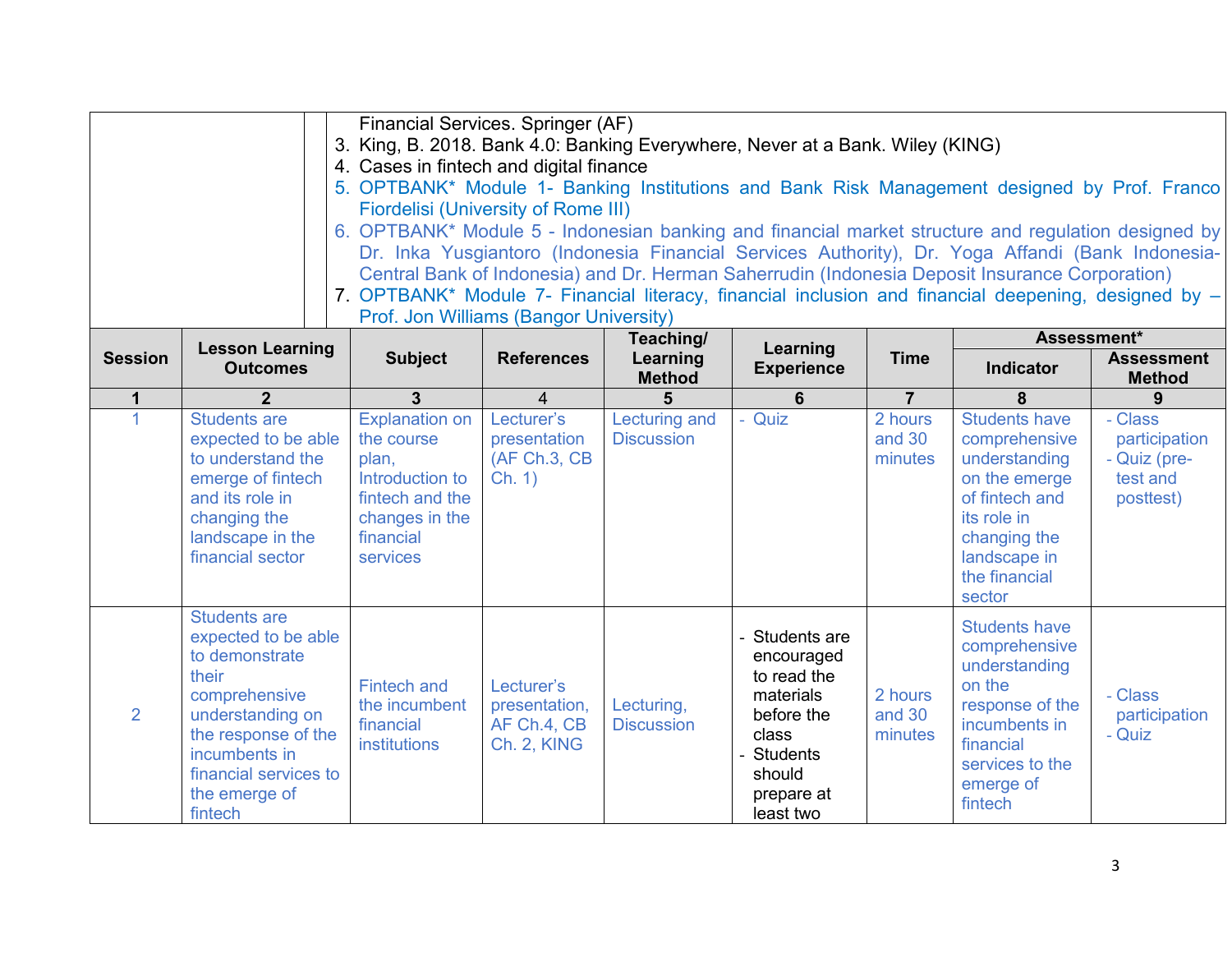| 3              | Students are<br>expected to be able<br>to demonstrate<br>their<br>comprehensive<br>understanding on<br>fintech ecosystem       | Fintech<br>ecosystem                                  | Lecturer's<br>presentation,<br>CB Ch. 2, CB<br>Ch. 3 | Lecturing,<br><b>Discussion</b> | questions on<br>the subject<br>being<br>discuss, the<br>questions will<br>be discussed<br>during the | 2 hours<br>and 30<br>minutes | Students have<br>comprehensive<br>understanding<br>on fintech<br>ecosystem          | - Class<br>participation<br>- Quiz |
|----------------|--------------------------------------------------------------------------------------------------------------------------------|-------------------------------------------------------|------------------------------------------------------|---------------------------------|------------------------------------------------------------------------------------------------------|------------------------------|-------------------------------------------------------------------------------------|------------------------------------|
| $\overline{4}$ | Students are<br>expected to be able<br>to demonstrate<br>their<br>comprehensive<br>understanding on<br>fintech payment         | Fintech<br>payment                                    | Lecturer's<br>presentation,<br>CB Ch. 5              | Lecturing,<br><b>Discussion</b> | class<br>Quiz<br>(posttest)                                                                          | 2 hours<br>and 30<br>minutes | Students have<br>comprehensive<br>understanding<br>on fintech<br>payment            | - Class<br>participation<br>- Quiz |
| 5              | Students are<br>expected to be able<br>to demonstrate<br>their<br>comprehensive<br>understanding on<br>peer-to-peer<br>lending | Peer-to-peer<br>lending                               | Lecturer's<br>presentation,<br>CB Ch. 5              | Lecturing,<br>Discussion        |                                                                                                      | 2 hours<br>and 30<br>minutes | Students have<br>comprehensive<br>understanding<br>on peer-to-peer<br>lending       | - Class<br>participation<br>- Quiz |
| $6\phantom{1}$ | Students are<br>expected to be able<br>to demonstrate<br>their<br>comprehensive<br>understanding on<br>crowdfunding            | Crowdfunding<br>(including<br>equity<br>crowdfunding) | Lecturer's<br>presentation,<br>CB Ch. 6              | Lecturing,<br>Discussion        |                                                                                                      | 2 hours<br>and 30<br>minutes | Students have<br>comprehensive<br>understanding<br>on<br>crowdfunding               | - Class<br>participation<br>- Quiz |
| $\overline{7}$ | Students are<br>expected to be able<br>to demonstrate<br>their<br>comprehensive<br>understanding on<br>robo advisor and        | Robo advisor<br>and insurtech                         | Lecturer's<br>presentation,<br>CB Ch. 6              | Lecturing,<br><b>Discussion</b> |                                                                                                      | 2 hours<br>and 30<br>minutes | Students have<br>comprehensive<br>understanding<br>on robo advisor<br>and insurtech | - Class<br>participation<br>- Quiz |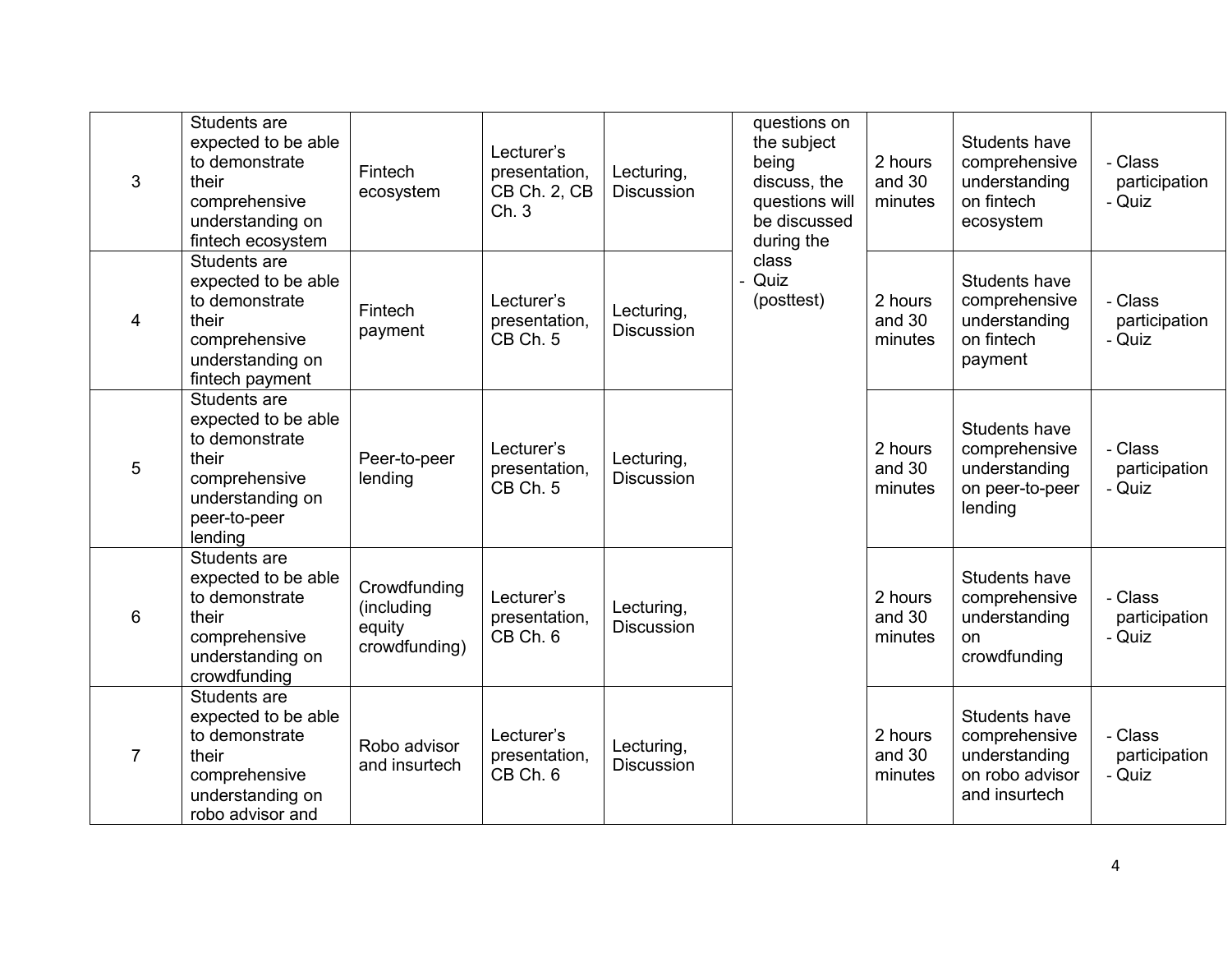| insurtech<br>90<br>$\,8\,$<br>Mid Exam<br><b>Written Exam</b><br>minutes<br>Students are<br>expected to be<br>Students have<br>comprehensive<br>able to<br>demonstrate<br>understanding<br>on the link<br>their<br>Lecturer's<br>Fintech, E-<br>2 hours<br>- Class<br>presentation,<br>comprehensive<br>Lecturing,<br>between<br>9<br>and 30<br>commerce and<br>participation<br>CB Ch. 7,<br>Discussion<br>understanding<br>fintech, e-<br>Students are<br><b>SMEs</b><br>- Quiz<br>minutes<br><b>KING</b><br>on the link<br>commerce and<br>encouraged<br>between fintech,<br>the<br>to read the<br>development of<br>materials<br>e-commerce and<br><b>SMEs</b><br>the development<br>before the<br>of SMEs<br>class<br><b>Students are</b><br>Students<br>expected to be<br>should<br><b>Students have</b><br>able to<br>prepare at<br>comprehensive<br>least two<br>demonstrate<br>understanding<br>their<br>Fintech,<br>questions on<br>on the role of<br>financial<br>the subject<br>comprehensive<br>Lecturer's<br>fintech in<br>Class<br>2 hours<br>inclusion and<br>understanding<br>presentation,<br>Lecturing,<br>being<br>10<br>and 30<br>improving<br>participation<br>on the role of<br><b>Discussion</b><br>discuss, the<br>AF Ch. 81,<br>the social<br>Quiz<br>financial<br>minutes<br>questions will<br>fintech in<br>CB Ch. 4<br>impact of<br>inclusion as<br>fintech<br>be discussed<br>improving<br>well as on the<br>during the<br>financial<br>social impact of<br>inclusion as well<br>class<br>fintech<br>Quiz<br>as on the social<br>impact of fintech<br>(posttest)<br>Lecturer's<br>Students have<br>Students are<br>Class<br>expected to be<br>Regulation and<br>presentation,<br>2 hours<br>comprehensive<br>Lecturing,<br><b>POJK</b><br>11<br>able to<br>ethics in<br>and 30<br>understanding<br>participation<br>Discussion<br>77/2016,<br>fintech<br>on regulation<br>- Quiz<br>demonstrate<br>minutes<br><b>POJK</b><br>and ethics in<br>their |  |  |  |  |  |
|-----------------------------------------------------------------------------------------------------------------------------------------------------------------------------------------------------------------------------------------------------------------------------------------------------------------------------------------------------------------------------------------------------------------------------------------------------------------------------------------------------------------------------------------------------------------------------------------------------------------------------------------------------------------------------------------------------------------------------------------------------------------------------------------------------------------------------------------------------------------------------------------------------------------------------------------------------------------------------------------------------------------------------------------------------------------------------------------------------------------------------------------------------------------------------------------------------------------------------------------------------------------------------------------------------------------------------------------------------------------------------------------------------------------------------------------------------------------------------------------------------------------------------------------------------------------------------------------------------------------------------------------------------------------------------------------------------------------------------------------------------------------------------------------------------------------------------------------------------------------------------------------------------------------------------------------------------------------------------------|--|--|--|--|--|
|                                                                                                                                                                                                                                                                                                                                                                                                                                                                                                                                                                                                                                                                                                                                                                                                                                                                                                                                                                                                                                                                                                                                                                                                                                                                                                                                                                                                                                                                                                                                                                                                                                                                                                                                                                                                                                                                                                                                                                                   |  |  |  |  |  |
|                                                                                                                                                                                                                                                                                                                                                                                                                                                                                                                                                                                                                                                                                                                                                                                                                                                                                                                                                                                                                                                                                                                                                                                                                                                                                                                                                                                                                                                                                                                                                                                                                                                                                                                                                                                                                                                                                                                                                                                   |  |  |  |  |  |
|                                                                                                                                                                                                                                                                                                                                                                                                                                                                                                                                                                                                                                                                                                                                                                                                                                                                                                                                                                                                                                                                                                                                                                                                                                                                                                                                                                                                                                                                                                                                                                                                                                                                                                                                                                                                                                                                                                                                                                                   |  |  |  |  |  |
|                                                                                                                                                                                                                                                                                                                                                                                                                                                                                                                                                                                                                                                                                                                                                                                                                                                                                                                                                                                                                                                                                                                                                                                                                                                                                                                                                                                                                                                                                                                                                                                                                                                                                                                                                                                                                                                                                                                                                                                   |  |  |  |  |  |
|                                                                                                                                                                                                                                                                                                                                                                                                                                                                                                                                                                                                                                                                                                                                                                                                                                                                                                                                                                                                                                                                                                                                                                                                                                                                                                                                                                                                                                                                                                                                                                                                                                                                                                                                                                                                                                                                                                                                                                                   |  |  |  |  |  |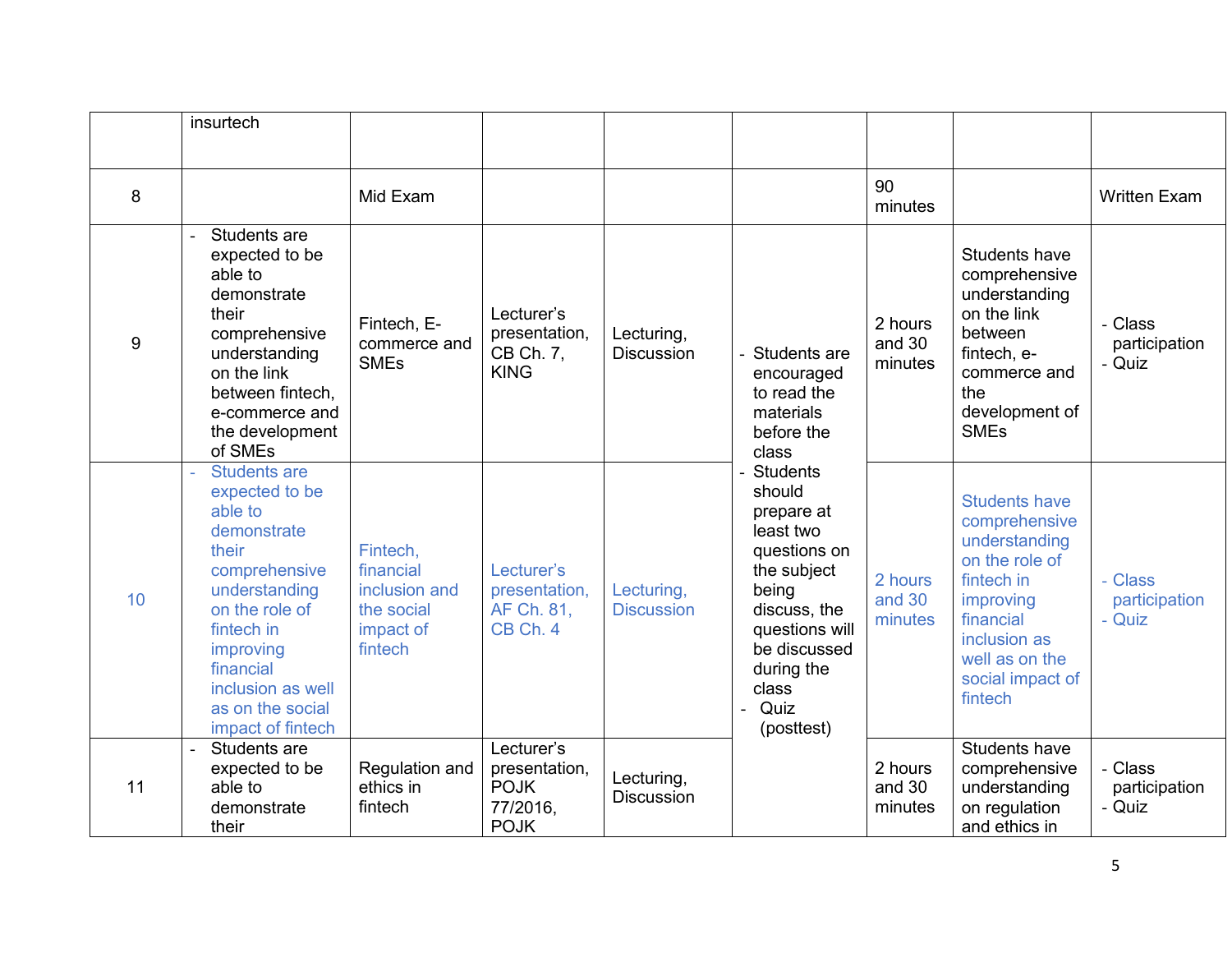|           | comprehensive<br>understanding<br>on regulation<br>and ethics in<br>fintech                                                                                            |                          | 13/2018 and<br>some other<br>regulations,<br>CB. Ch. 10  |                                      |                                                                                                                                                                                                                                                                | fintech                                                                                                            |                                    |
|-----------|------------------------------------------------------------------------------------------------------------------------------------------------------------------------|--------------------------|----------------------------------------------------------|--------------------------------------|----------------------------------------------------------------------------------------------------------------------------------------------------------------------------------------------------------------------------------------------------------------|--------------------------------------------------------------------------------------------------------------------|------------------------------------|
| 12        | Students are<br>expected to be<br>able to<br>demonstrate<br>their<br>comprehensive<br>understanding<br>on the future of<br>fintech                                     | The future of<br>fintech | Lecturer's<br>presentation,<br>AF. Ch. 16,<br>CB. Ch. 10 | Lecturing,<br>Discussion             | 2 hours<br>and 30<br>minutes                                                                                                                                                                                                                                   | Students have<br>comprehensive<br>understanding<br>on the future of<br>fintech                                     | - Class<br>participation<br>- Quiz |
| $13 - 15$ | Students are<br>expected to be<br>able to<br>demonstrate<br>their<br>comprehensive<br>understanding<br>on some cases<br>(success and<br>failure stories) of<br>fintech | <b>Fintech Cases</b>     | Cases, CB.<br>Ch. 8                                      | Group<br>presentation,<br>Discussion | 2 hours<br>and 30<br>minutes                                                                                                                                                                                                                                   | Students have<br>comprehensive<br>understanding<br>on some cases<br>(success and<br>failure stories)<br>of fintech | Class<br>participation<br>- Quiz   |
| 16        |                                                                                                                                                                        | Final Exam               |                                                          |                                      | 90<br>minutes                                                                                                                                                                                                                                                  |                                                                                                                    | <b>Written Exam</b>                |
| therein." | <b>Grading Scheme</b>                                                                                                                                                  |                          |                                                          |                                      | *"This project has been funded with support from the European Commission. This publication [communication] reflects the views<br>only of the authors, and the Commission cannot be held responsible for any use which may be made of the information contained |                                                                                                                    |                                    |
|           |                                                                                                                                                                        |                          |                                                          |                                      |                                                                                                                                                                                                                                                                |                                                                                                                    | 6                                  |